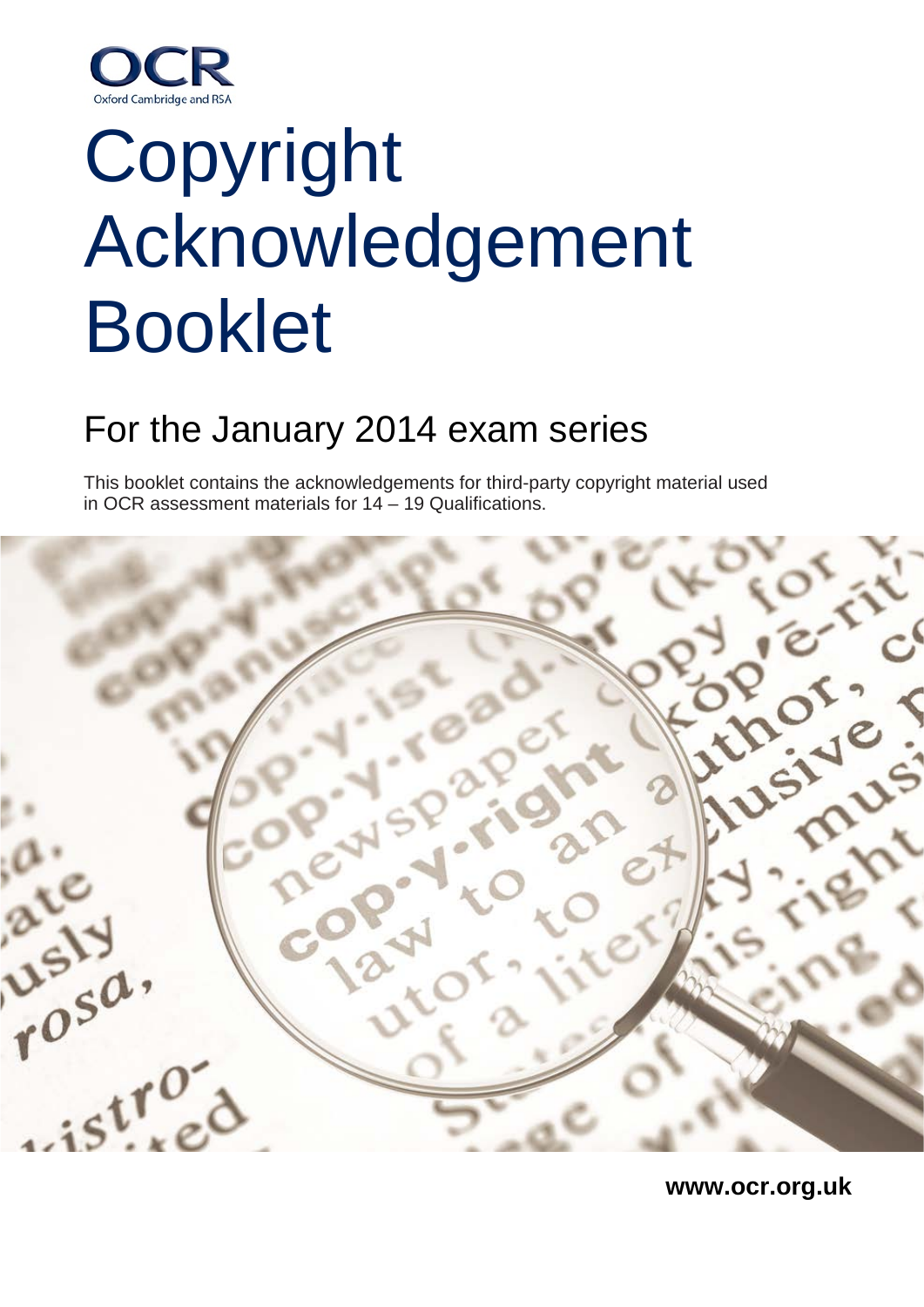#### **About the Copyright Acknowledgement Booklet**

Prior to the June 2009 examination series, acknowledgements for third-party copyright material were printed on the back page of the relevant exam papers and associated assessment materials. For security purposes, from that series onwards, OCR has created this separate booklet to put all of the acknowledgements, rather than including them in the exam papers or associated assessment materials.

The booklet is published after each examination series, as soon as the assessment materials become available to the public.

It is available online from the OCR website at:

#### **<http://www.ocr.org.uk/i-want-to/download-past-papers/conditions-of-use/>**

The OCR Copyright Team can be contacted by post at OCR Copyright Team, 9 Hills Road, Cambridge, CB1 2EU, or by email at [ocr.copyright@ocr.org.uk.](mailto:ocr.copyright@ocr.org.uk)

Where possible, OCR has sought and cleared permission to reproduce items of third-party owned copyright material. Every reasonable effort has been made by OCR to trace copyright holders, but if any items requiring clearance have unwittingly been included, please contact the Copyright Team at the addresses above and OCR will be pleased to make amends at the earliest possible opportunity.

#### **How to find an acknowledgement**

Each acknowledgement is filed firstly by subject and then under the unit number of the exam paper in which the copyright material appears.

Where an exam paper has more than one document associated with it, each document is identified with its separate acknowledgements.

**From the January 2013 series onwards, only the examination material containing third party material will be included in the Acknowledgement Booklet. Therefore please assume that any exam papers or subject areas not listed in this booklet are entirely © OCR.**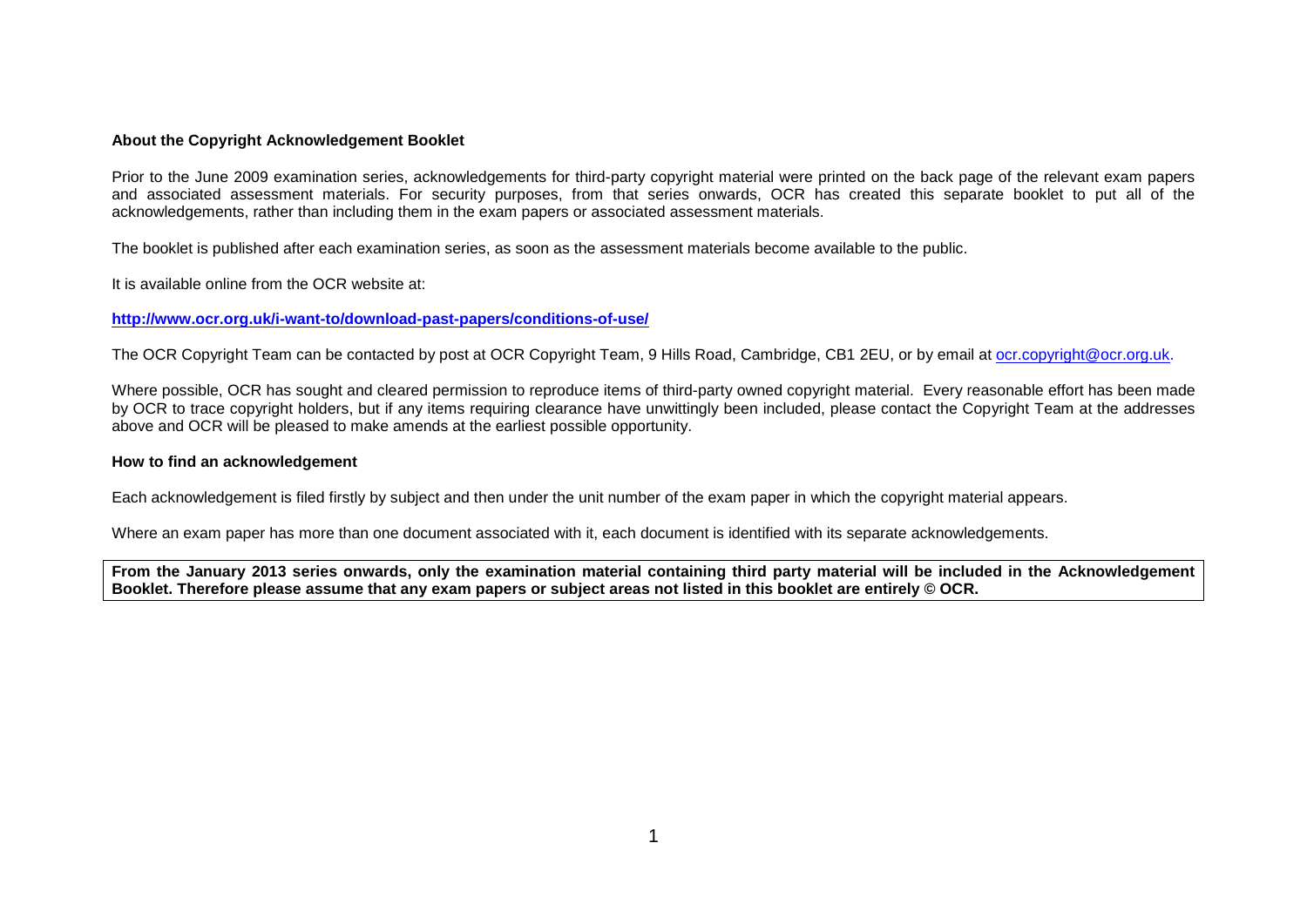### **Contents (by Subject)**

| <b>Humanities</b> |  |                                                                                                                                                      |  |
|-------------------|--|------------------------------------------------------------------------------------------------------------------------------------------------------|--|
|                   |  |                                                                                                                                                      |  |
|                   |  |                                                                                                                                                      |  |
|                   |  |                                                                                                                                                      |  |
|                   |  |                                                                                                                                                      |  |
|                   |  | Please assume that any subjects not listed here contain no third<br>party material. OCR will be happy to correct any omissions upon<br>notification. |  |
|                   |  |                                                                                                                                                      |  |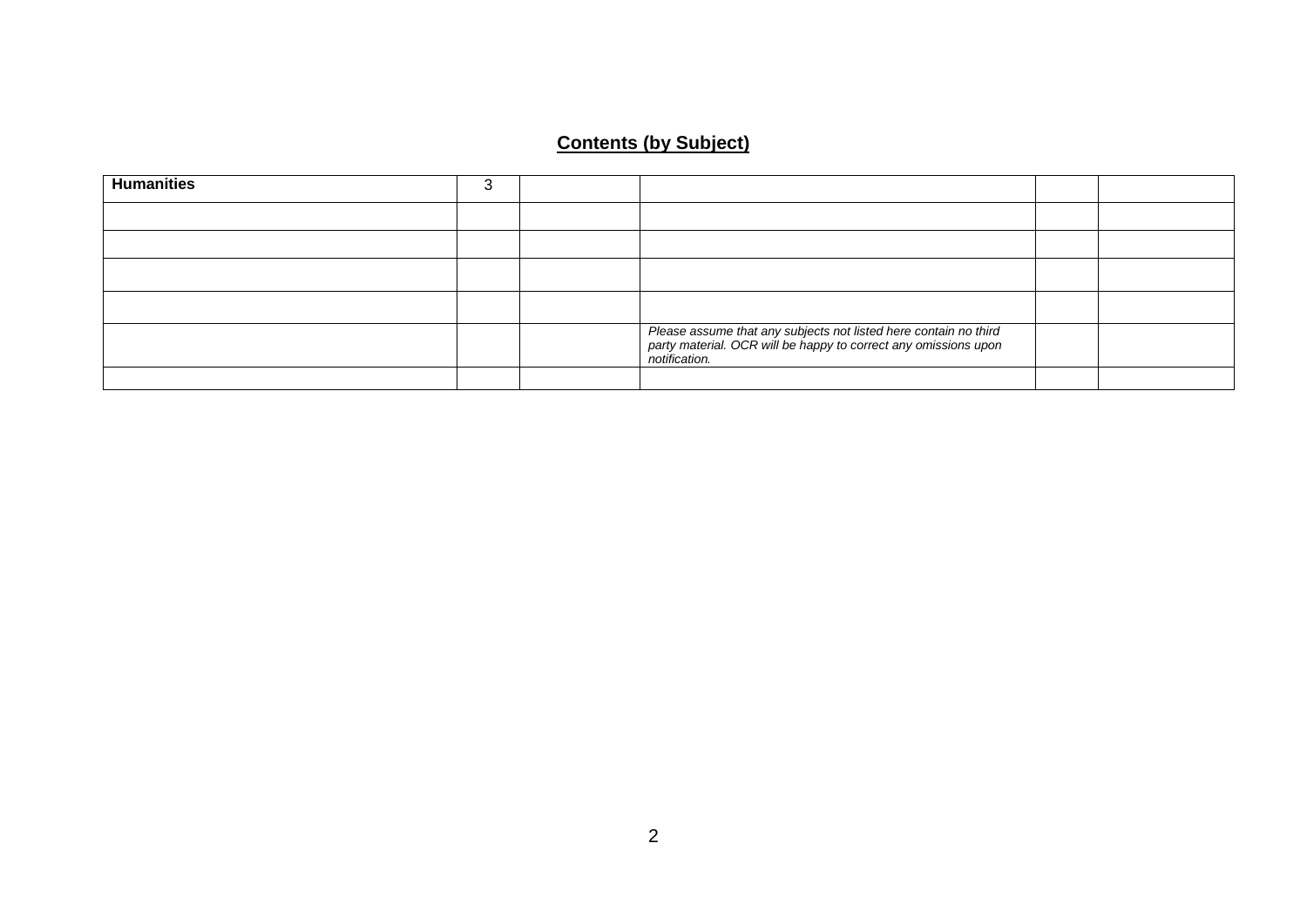| <b>Humanities</b> |                                                    |                        |                                                                                                                                                                                                                         |  |  |  |  |
|-------------------|----------------------------------------------------|------------------------|-------------------------------------------------------------------------------------------------------------------------------------------------------------------------------------------------------------------------|--|--|--|--|
| B901/01           | Level 2 Award Thinking and Reasoning Skills        | <b>Question Paper</b>  |                                                                                                                                                                                                                         |  |  |  |  |
|                   | Unit 1 Thinking and Reasoning Skills               | Q.6, photo             | © Monkey Business Images / Shutterstock, www.shutterstock.com.                                                                                                                                                          |  |  |  |  |
|                   |                                                    | Document A & B, text   | OCR is aware that third party material appeared in this exam but as it has not been<br>possible to identify and acknowledge the source.                                                                                 |  |  |  |  |
| B902/01           | <b>Level 2 Award Thinking and Reasoning Skills</b> | <b>Case Study</b>      |                                                                                                                                                                                                                         |  |  |  |  |
|                   | Unit 2 Thinking and Reasoning Skills               | Document 2, text       | Arran Frood, Ghosts 'all in the mind', 21 May 2003, BBC, www.news.bbc.co.uk.                                                                                                                                            |  |  |  |  |
|                   |                                                    | Document 3a, text      | Taken from YouGov survey Do you believe that you have ever experienced a ghost?,<br>pp 1 & 3, 01-03 February 2011, YouGov Plc, www.cdn.yougov.com                                                                       |  |  |  |  |
|                   |                                                    | Document 3b, text      | Based on The ghost map: Yorkshire tops spook league with a third of adults claiming<br>to have seen a spectre, The Daily Mail, 03 March 2011, www.dailymail.co.uk.                                                      |  |  |  |  |
|                   |                                                    | Document 4, text       | Adapted from Ken McErlain, Police called out to ghostly goings-on in Peterborough,<br>Peterborough Telegraph, 30 December 2011, Johnston Publishing Ltd,<br>www.peterboroughtoday.co.uk. Reproduced by kind permission. |  |  |  |  |
|                   |                                                    | Document 5a, text      | Stephen Wagner, Best Ghost Pictures Ever Taken; The Brown Lady,<br>www.paranormal.about.com.                                                                                                                            |  |  |  |  |
|                   |                                                    | Document 5a, photo     | Captain Provand and Indre Shira, photo of the Brown Lady, Raynham Hall, Norfolk,<br>England, 1936. ©Time & Life Pictures/Getty Images, www.getty.com.                                                                   |  |  |  |  |
|                   |                                                    | Document 5b, text      | Stephen Wagner, Best Ghost Pictures Ever Taken; The Brown Lady,<br>www.paranormal.about.com.                                                                                                                            |  |  |  |  |
|                   |                                                    | Document 6, text 1 & 2 | Adapted from Arran Frood, Ghostly magnetism explained, 21 May 2003, BBC,<br>www.news.bbc.co.uk.                                                                                                                         |  |  |  |  |
|                   |                                                    | Document 6, text 3     | Text from Have Scientists Found Proof that Ghosts Exist?, © Danny Penman, News<br>Monster, www.newsmonster.co.uk.                                                                                                       |  |  |  |  |
|                   |                                                    | Document 7, text       | Postings from chat forum threat Do you believe in ghosts? UK Study: It's All In Your<br>Mind. Adapted from INReview, January 2003, Jelsoft Enterprises Limited,<br>www.inreview.com.                                    |  |  |  |  |